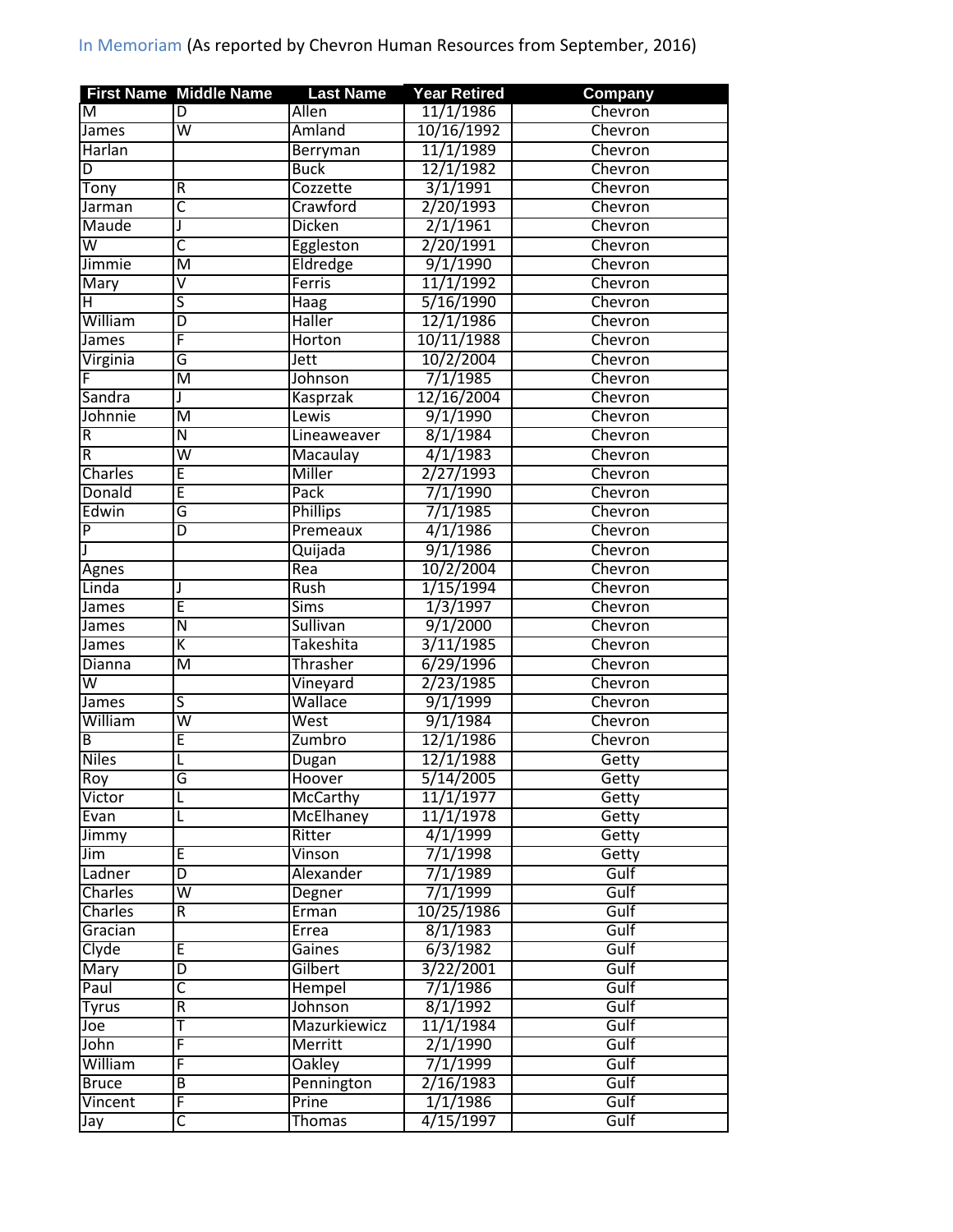| William        | $\mathsf{L}$            | Tucker                  | 8/16/1986             | Gulf          |
|----------------|-------------------------|-------------------------|-----------------------|---------------|
| James          | $\overline{0}$          | Via                     | 2/1/1982              | Gulf          |
| <b>Elsie</b>   | G                       | Welch                   | 6/7/1986              | Gulf          |
| Robert         | $\overline{\mathsf{w}}$ | West                    | 7/1/1986              | Gulf          |
| John           | Ē                       | Ackermann               | 2/1/1979              | Texaco        |
| Edmundo        | $\overline{\mathsf{C}}$ | Aguirre                 | 1/1/1983              | Texaco        |
| Frank          | Ā                       | <b>Baumann</b>          | 1/1/1986              | Texaco        |
| David          | $\overline{\mathsf{w}}$ | <b>Birchfield</b>       | 6/1/2000              | Texaco        |
| Clem           | Ή                       | <b>Brown</b>            | 1/1/1991              | Texaco        |
| Charles        | J                       | Cino                    | 4/1/1980              | Texaco        |
| Glenn          | $\overline{\mathsf{H}}$ | Cleveland               | 4/1/1981              | Texaco        |
| Zane           | G                       | Cole                    | 12/1/1987             | Texaco        |
| Charles        | Ā                       | Colichia                | 12/1/1988             | Texaco        |
| Dewey          | $\overline{D}$          | Cooper                  | 12/1/1984             | Texaco        |
| Frederick      | $\overline{\mathsf{w}}$ | $\overline{\text{Cox}}$ | 1/1/1984              | <b>Texaco</b> |
| Gordon         | $\overline{M}$          | Delomba                 | 1/1/1989              | Texaco        |
| Johannes       | $\overline{\mathsf{M}}$ | Dewaardt                | 1/1/1989              | <b>Texaco</b> |
| Robert         | ड                       | Edwards                 | 12/1/1987             | <b>Texaco</b> |
| James          | $\overline{\mathsf{H}}$ | <b>Estes</b>            | 6/1/1996              | Texaco        |
| Curtis         | F                       | Festervand              | 5/1/1980              | Texaco        |
| Johnny         | $\overline{\mathsf{A}}$ | Frady                   | 1/1/1989              | <b>Texaco</b> |
|                | Howard                  | Girouard                | 7/1/1983              | Texaco        |
|                | W                       |                         | 12/1/1984             |               |
| Thomas         | $\overline{\mathsf{c}}$ | Hargrave                | 11/1/1992             | Texaco        |
| Anne           |                         | <b>Healy</b>            |                       | Texaco        |
| Edward         |                         | Isedore                 | 12/1/1984             | Texaco        |
| Edward         | J                       | Joseph                  | 2/1/1983              | <b>Texaco</b> |
| Harriet        | К                       | Katagihara              | 4/1/1999              | <b>Texaco</b> |
| Robert         | F                       | Keddie                  | 11/1/1986             | Texaco        |
| Richard        | $\overline{\mathsf{w}}$ | Kelly                   | 2/1/1984              | Texaco        |
| Herman         | F                       | Klinkhammer             | 1/1/1994              | Texaco        |
| Elizabeth      | $\overline{\mathsf{M}}$ | Laing                   | 1/1/1993              | <b>Texaco</b> |
| Alan           | К                       | Lilley                  | 8/1/1988              | Texaco        |
| Claude         | Ē                       | Luke                    | 12/1/1987             | <b>Texaco</b> |
| Vernon         | G                       | <b>Milam</b>            | 10/1/1983             | Texaco        |
| Jerry          | D                       | Mitchell                | 6/1/1999              | Texaco        |
| Karl           | L                       | Morgan                  | 9/1/1987              | Texaco        |
| William        |                         | <b>Morris</b>           | $1/\overline{1/1989}$ | Texaco        |
| Russell        | $\overline{\mathsf{H}}$ | Nordwell                | 9/1/1982              | Texaco        |
| John           | $\overline{\mathsf{M}}$ | O'Dowd                  | 1/1/1986              | Texaco        |
| <b>Burnell</b> | $\overline{\mathsf{H}}$ | Powell                  | 10/1/1983             | Texaco        |
| Vernon         | $\overline{D}$          | Presswood               | 9/1/1988              | Texaco        |
| Gregory        | J                       | Reep                    | 8/30/2013             | Texaco        |
| Claire         | ऽ                       | Remont                  | 10/1/1989             | Texaco        |
| Joe            | $\overline{P}$          | Rickett                 | 6/1/1999              | Texaco        |
| Maureen        |                         | <b>Sakelles</b>         | 11/24/2001            | Texaco        |
| Sam            | J                       | Savarino                | 1/1/1982              | Texaco        |
| Samuel         | $\overline{D}$          | Settar                  | 9/1/1978              | Texaco        |
| John           | $\overline{R}$          | Sexton                  | 7/1/1988              | Texaco        |
| Raymond        | Ā                       | Spencer                 | 12/1/1998             | Texaco        |
| Dorothy        | Α                       | Swanson                 | 1/1/1987              | Texaco        |
| Lewis          | E                       | Teague                  | 1/1/1989              | <b>Texaco</b> |
| F              | Gordon                  | <b>Ticehurst</b>        | 7/1/1987              | Texaco        |
| James          | M                       | Torpey                  | 1/1/1989              | Texaco        |
| Harvey         | E                       | Wardlow                 | 6/1/1982              | Texaco        |
| Charles        | $\overline{\mathsf{K}}$ | Williams                | 1/1/1993              | Texaco        |